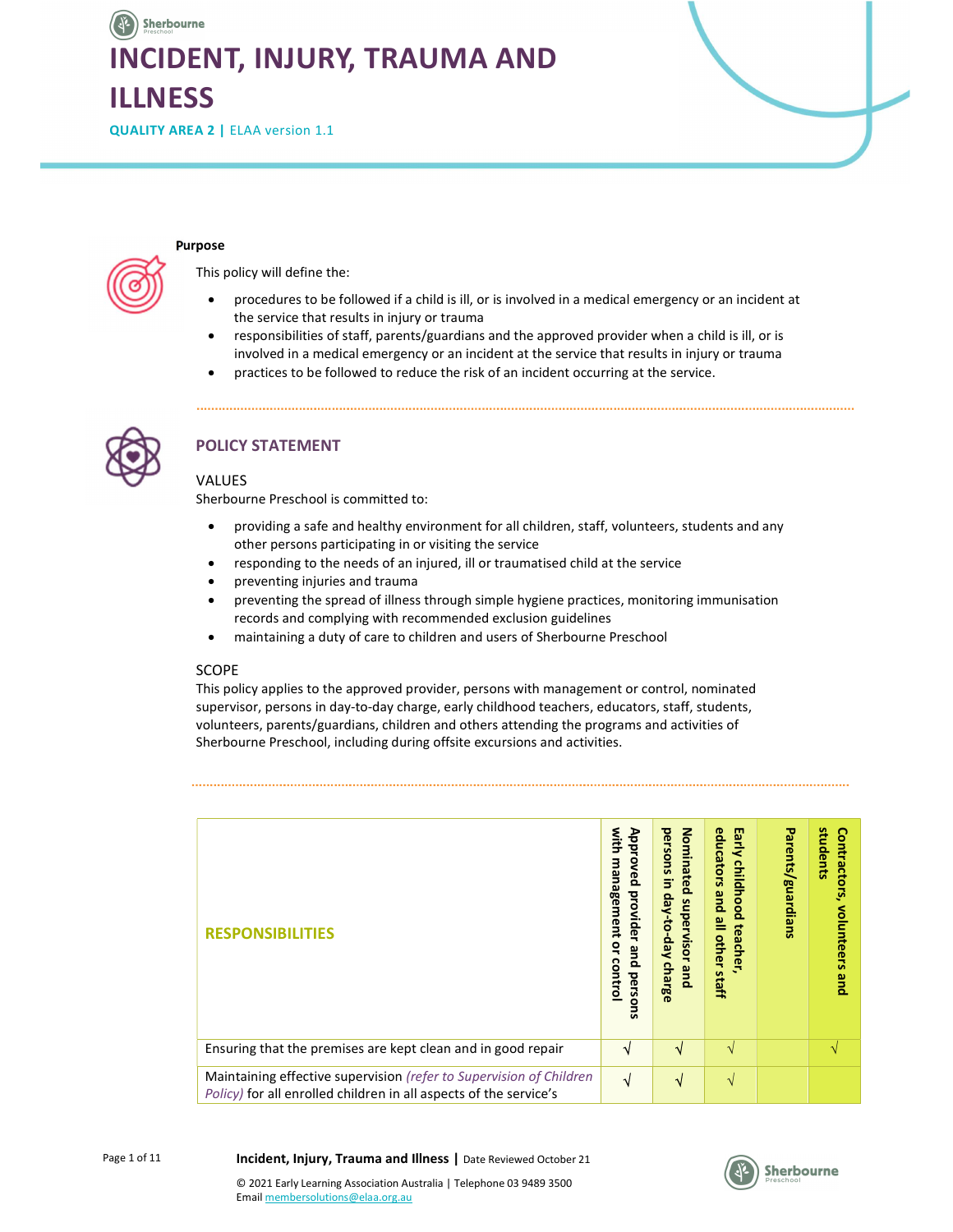| program that is reflective of the children's needs, abilities, age<br>and circumstances                                                                                                                                                                                                                                                             |           |            |           |           |           |
|-----------------------------------------------------------------------------------------------------------------------------------------------------------------------------------------------------------------------------------------------------------------------------------------------------------------------------------------------------|-----------|------------|-----------|-----------|-----------|
| Regularly checking equipment in both indoor and outdoor areas<br>for hazards (refer to Attachment 1), and taking the appropriate<br>action to ensure the safety of the children when a hazard is<br>identified                                                                                                                                      | √         | $\sqrt{}$  | $\sqrt{}$ |           |           |
| Being proactive, responsive and flexible in using professional<br>judgments to prevent injury from occurring                                                                                                                                                                                                                                        | $\sqrt{}$ | $\sqrt{ }$ | $\sqrt{}$ |           | $\sqrt{}$ |
| Having ready access to an operating telephone or other similar<br>means of communication to enable immediate communication<br>to and from parents and emergency services                                                                                                                                                                            | $\sqrt{}$ | $\sqrt{}$  | $\sqrt{}$ |           |           |
| Ensuring that staff have access to medication, Incident, Injury,<br>Trauma and Illness forms (available from ACECQA - refer to<br>Sources) and WorkSafe Victoria incident report forms (refer to<br>Sources)                                                                                                                                        | ٦         | $\sqrt{}$  |           |           |           |
| Ensuring that the service has an Occupational Health and Safety<br>policy and procedures that outline the process for effectively<br>identifying, managing and reviewing risks and hazards that are<br>likely to cause injury, and reporting notifiable incidents to<br>appropriate authorities (refer to Occupational Health and Safety<br>Policy) | √         | $\sqrt{}$  | $\sqrt{}$ |           |           |
| Ensuring that there is a minimum of one educator with a current<br>approved first aid qualification on the premises at all times (refer<br>to Administration of First Aid Policy)                                                                                                                                                                   |           |            |           |           |           |
| As a demonstration of duty of care and evidence-based<br>practice, Sherbourne Preschool is committed to ensuring<br>that all early childhood teachers and educators have<br>current approved first aid qualifications, anaphylaxis<br>management training and asthma management training.                                                           | √         | V          |           |           |           |
| Ensuring that there are an appropriate number of up-to-date,<br>fully equipped first aid kits that are accessible at all times (refer<br>to Administration of First Aid Policy)                                                                                                                                                                     | $\sqrt{}$ | $\sqrt{}$  | $\sqrt{}$ |           |           |
| Ensuring that children's enrolment forms provide authorisation<br>for the service to seek emergency medical treatment by a<br>medical practitioner, hospital or ambulance service (Regulations<br>161)                                                                                                                                              |           | V          |           | V         |           |
| Notifying the service, upon enrolment or diagnosis, of any<br>medical conditions and/or needs, and any management<br>procedure to be followed with respect to that condition or need<br>(Regulation 162)                                                                                                                                            |           |            |           | $\sqrt{}$ |           |
| Informing the service of an infectious disease or illness that has<br>been identified while the child has not attended the service, and<br>that may impact on the health and wellbeing of other children,<br>staff and parents/guardians attending the service                                                                                      |           |            |           | $\sqrt{}$ |           |
| Ensuring that the service is provided with a current medical<br>management plan, if applicable (Regulation 162(d))                                                                                                                                                                                                                                  |           |            |           | $\sqrt{}$ |           |

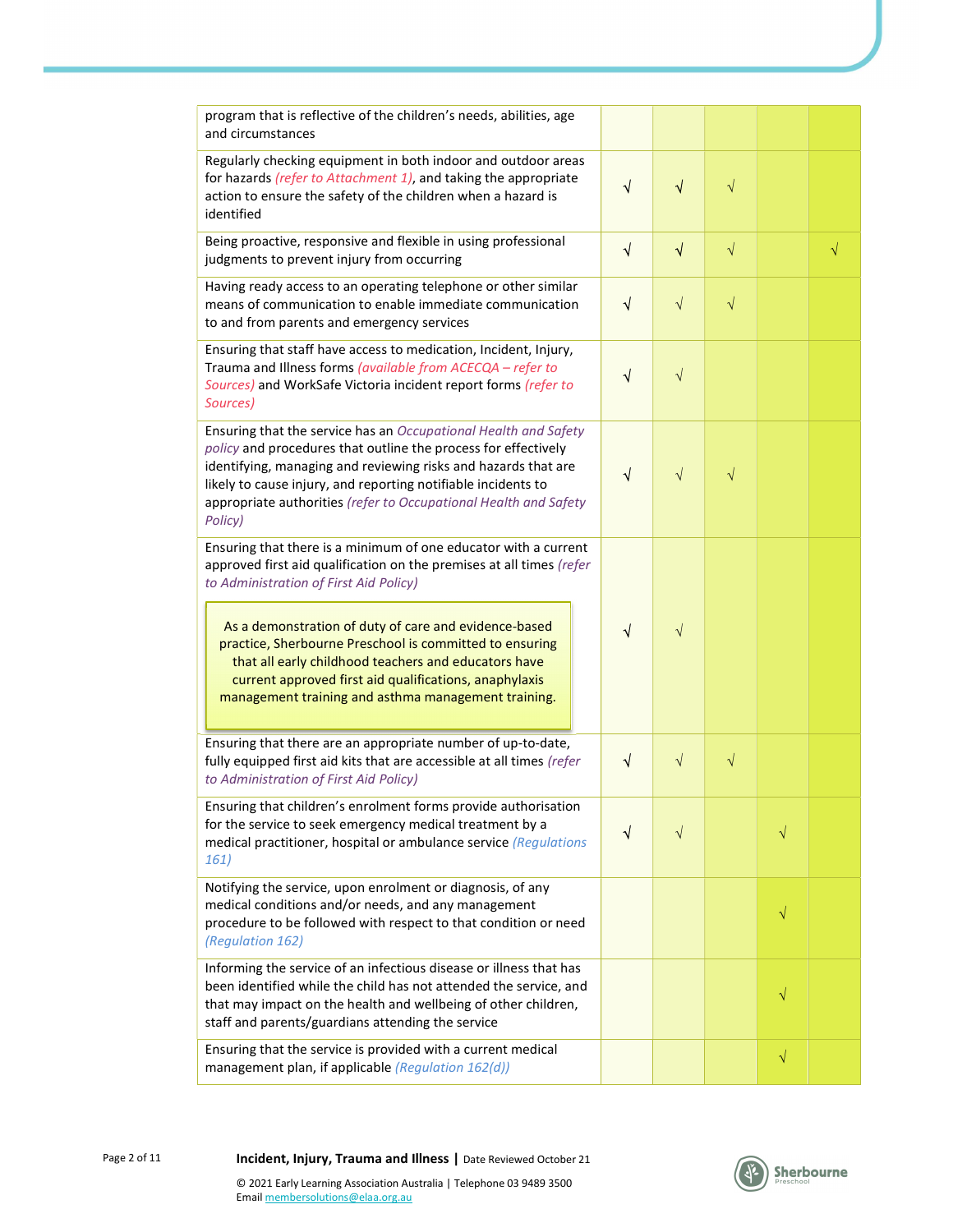| Notifying the service when their child will be absent from their<br>regular program                                                                                                                                                                                                                                                        |            |           |           | $\sqrt{}$ |  |
|--------------------------------------------------------------------------------------------------------------------------------------------------------------------------------------------------------------------------------------------------------------------------------------------------------------------------------------------|------------|-----------|-----------|-----------|--|
| Notifying staff/educators if there is a change in the condition of<br>a/their child's health, or if there have been any recent accidents<br>or incidents that may impact on the child's care e.g. any bruising<br>or head injuries.                                                                                                        |            |           |           |           |  |
| Part of the Child Safe Standards, it is important that if a<br>child presents upon arrival to the service with any visible<br>injury or trauma, this should be discussed and documented<br>prior to the parent/guardian leaving the service (refer to<br><b>Child Safe Environment policy)</b>                                             | $\sqrt{ }$ | $\sqrt{}$ | $\sqrt{}$ | $\sqrt{}$ |  |
| Responding immediately to any incident, injury or medical<br>emergency (refer to procedures and Administration of First Aid<br>policy)                                                                                                                                                                                                     | $\sqrt{}$  | $\sqrt{}$ | $\sqrt{}$ |           |  |
| Ensuring that a parent/guardian of the child is notified as soon as<br>is practicable, but not later than 24 hours after the occurrence, if<br>the child is involved in any incident, injury, trauma or illness<br>while at the service (Regulation 86)                                                                                    | $\sqrt{}$  | $\sqrt{}$ | $\sqrt{}$ |           |  |
| Notifying other person/s as authorised on the child's enrolment<br>form when the parents/guardians are not contactable                                                                                                                                                                                                                     | $\sqrt{}$  | $\sqrt{}$ | $\sqrt{}$ |           |  |
| Considering the emotional wellbeing of all children and<br>educators during and following an accident, injury, trauma or<br>illness events                                                                                                                                                                                                 | $\sqrt{}$  | $\sqrt{}$ | $\sqrt{}$ |           |  |
| Ensuring that regulatory and legislative responsibilities are met<br>in relation to any incident, injury or medical emergency                                                                                                                                                                                                              | $\sqrt{}$  | $\sqrt{}$ | $\sqrt{}$ |           |  |
| Ensuing notifications of serious incidents (refer to Definitions) are<br>made to the regulatory authority (DET) (refer to Definition)<br>through the NQA IT System (refer to Definitions) as soon as is<br>practicable but not later than 24 hours after the occurrence                                                                    | $\sqrt{}$  | $\sqrt{}$ |           |           |  |
| Recording details of any incident, injury or illness in the Incident,<br>Injury, Trauma and Illness Record (refer to Definitions) as soon as<br>is practicable but not later than 24 hours after the occurrence                                                                                                                            | $\sqrt{}$  | $\sqrt{}$ |           |           |  |
| Signing the Incident, Injury, Trauma and Illness Record, thereby<br>acknowledging that they have been made aware of the incident                                                                                                                                                                                                           |            |           |           | $\sqrt{}$ |  |
| Reviewing and evaluating procedures after an incident or illness<br>as part of the quality improvement process and taking<br>appropriate action to remove the cause if required. For example,<br>removing a nail found protruding from climbing equipment or<br>retraining staff to adhere more closely to the service's Hygiene<br>Policy | √          | V         |           |           |  |
| Ensuring that completed medication records are kept until the<br>end of 3 years after the child's last attendance (Regulation 92,<br>183)                                                                                                                                                                                                  | $\sqrt{}$  | $\sqrt{}$ |           |           |  |
| Ensuring that Incident, Injury, Trauma and Illness Records are<br>maintained and stored securely until the child is 25 years old<br>(Regulations 87, 183) (refer to Privacy and Confidentiality Policy)                                                                                                                                    | V          | $\sqrt{}$ |           |           |  |

Page 3 of 11 **Incident, Injury, Trauma and Illness** | Date Reviewed October 21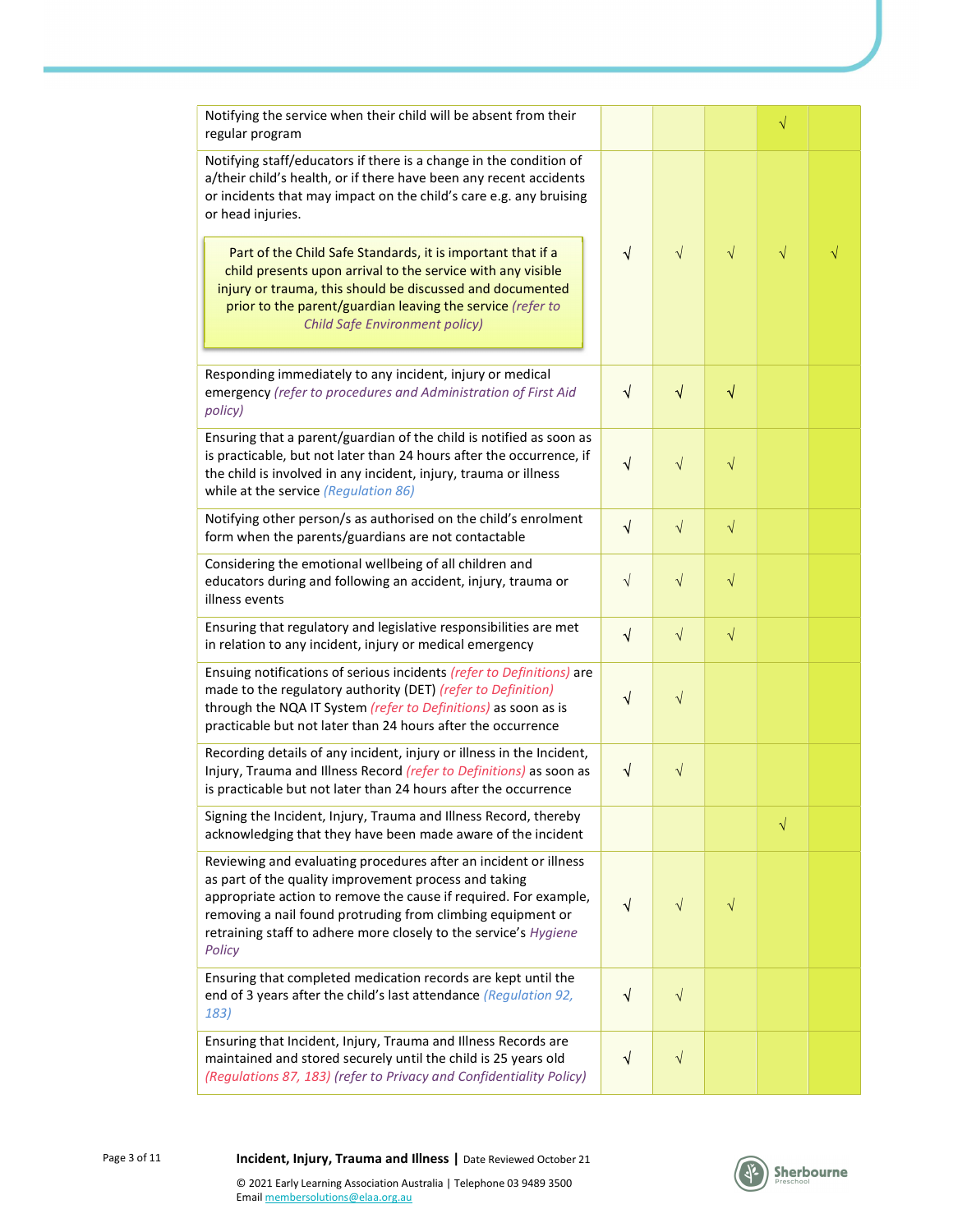| Communicating with families about children's health<br>requirements in culturally sensitive ways and implementing<br>individual children's medical management plans, where relevant                                                 | V  | $\sqrt{ }$ |  |  |  |
|-------------------------------------------------------------------------------------------------------------------------------------------------------------------------------------------------------------------------------------|----|------------|--|--|--|
| Being contactable, either directly or through emergency contacts<br>listed on the child's enrolment form, in the event of an incident<br>requiring medical attention                                                                |    |            |  |  |  |
| Requesting the parents/guardians make arrangements for the<br>child or children involved in an incident or medical emergency to<br>be collected from the service, or informing parents/guardians if<br>an ambulance has been called | ٦I | V          |  |  |  |
| Collecting their child as soon as possible when notified of an<br>incident, injury or medical emergency involving their child                                                                                                       |    |            |  |  |  |
| Arranging payment of all costs incurred when an ambulance<br>service required for their child at the service                                                                                                                        |    |            |  |  |  |
| BOLD tick $\sqrt{}$ indicates legislation requirement                                                                                                                                                                               |    |            |  |  |  |



# PROCEDURES

Ensuring that the following contact numbers are displayed in close proximity of each telephone:

- $000$
- DET regional office
- Approved provider
- Asthma Victoria: (03) 9326 7088 or toll free 1800 645 130
- Victorian Poisons Information Centre: 13 11 26
- Local council or shire.

When there is a medical emergency, all staff will:

- call an ambulance, where necessary
- administer first aid, and provide care and comfort to the child prior to the parents/guardians or ambulance arriving
- implement the child's current medical management plan, where appropriate
- notify parents/guardians as soon as is practicable of any serious medical emergency, incident or injury concerning the child, and request the parents/guardians make arrangements for the child to be collected from the service and/or inform the parents/guardians that an ambulance has been called
- notify other person/s as authorised on the child's enrolment form, if the parents/guardians are not contactable
- ensure ongoing supervision of all children in attendance at the service
- accompany the child in the ambulance when the parents/guardians are not present, provided that staff-to-child ratios can be maintained at the service
- notify the approved provider of the medical emergency, incident or injury as soon as is practicable
- complete and submit an incident report to DET, the approved provider and the service's public liability insurer following a serious incident.

When a child develops symptoms of illness while at the service, all staff will:

 observing the symptoms of children's illnesses and injuries and systematically recording and sharing this information with families (and medical professionals where required)

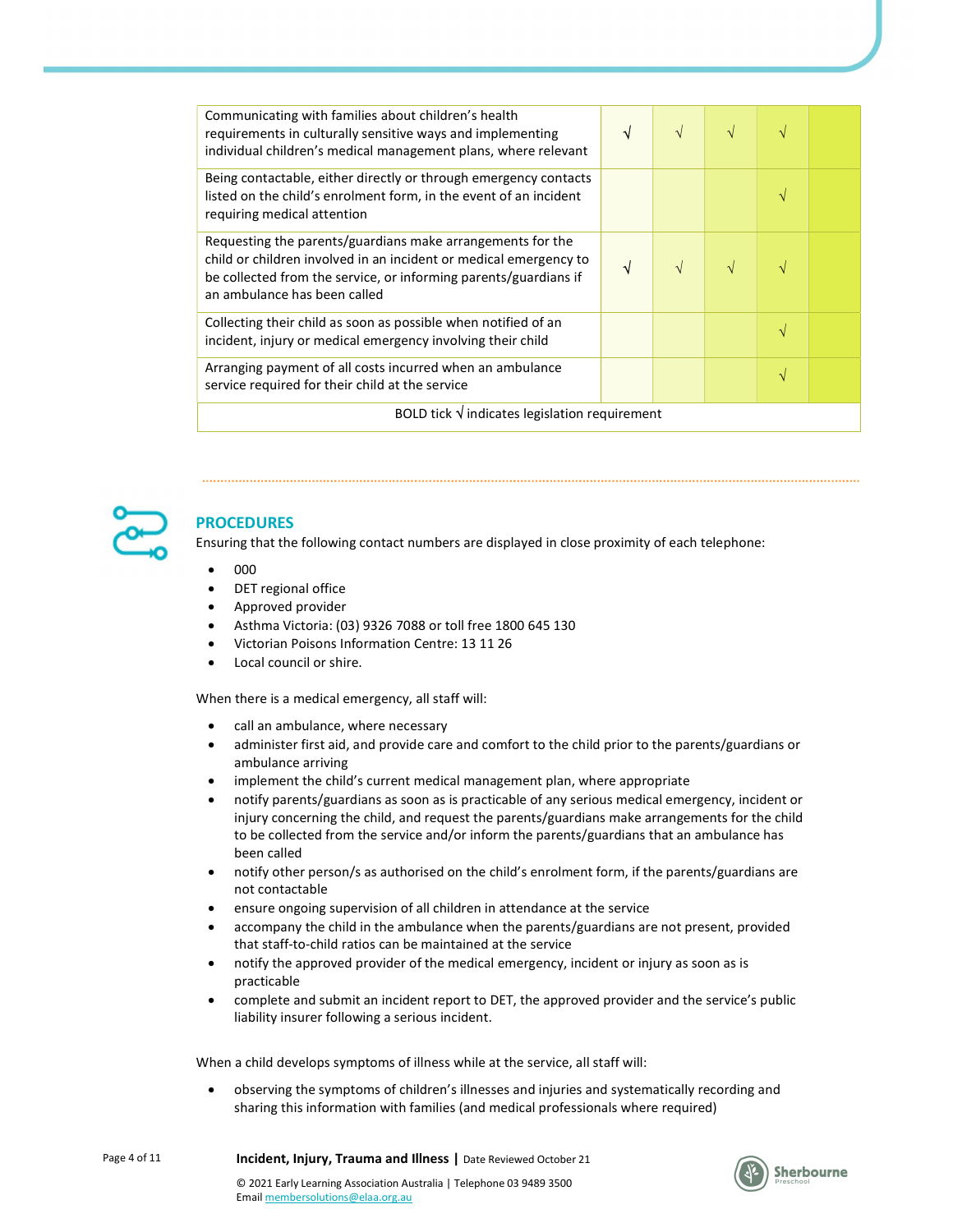- ensure that the nominated supervisor, or person in day-to-day care of the service, contacts the parents/guardians or authorised emergency contact for the child
- request that the child is collected from the service if the child is not well enough to participate in the program
- ensure that they separate the child from the group and have a staff member remain with the child until the child recovers, a parent/guardian arrives or another responsible person takes charge
- call an ambulance (refer to definition of medical emergency) if a child appears very unwell or has a serious injury that needs urgent medical attention
- ensure that the child is returned to the care of the parent/guardian or authorised emergency contact person as soon as is practicable
- ensure that, where medication, medical or dental treatment is obtained, the parents/guardians are notified as soon as is practicable and within 24 hours, and are provided with details of the illness and subsequent treatment administered to the child
- ensure that the approved provider is notified of the incident
- ensure that the Incident, Injury, Trauma and Illness Record is completed as soon as is practicable and within 24 hours of the occurrence.

Details that must be entered in the Incident, Injury, Trauma and Illness Record include the following:

- the name and age of the child
- the circumstances leading to the incident, injury or trauma, or relevant circumstances surrounding the child becoming ill (including any symptoms)
- the time and date the incident occurred, the injury was received or the child was subjected to the trauma, or the apparent onset of the illness
- the action taken by the service, including any medication administered, first aid provided or medical personnel contacted
- details of any person who witnessed the incident, injury or trauma, or the apparent onset of illness
- the name of any person the service notified, or attempted to notify, of any incident, injury, trauma or illness that a child suffered while being educated and cared for by the service, and the time and date of the notifications/attempted notifications
- the name and signature of the person making an entry in the record, and the time and date that the entry was made
- signature of a parent/guardian to verify that they have been informed of the occurrence.

All information will be included in the Incident, Injury, Trauma and Illness Record as soon as is practicable, but not later than 24 hours after the incident, injury or trauma, or the onset of the illness.



## BACKGROUND AND LEGISLATION

#### BACKGROUND

People responsible for managing early childhood services and caring for children have a duty of care towards those children. All service staff have a responsibility and a duty of care to act to prevent accidents and emergencies at the service.

An approved service must have policies and procedures in place in the event that a child is injured, becomes ill or suffers trauma. These procedures should be followed and must include the requirement that a parent/guardian be notified in the event of an incident, injury, illness or trauma relating to their child as soon as possible and within 24 hours of the occurrence.

The National Regulations require an accurate Incident, Injury, Trauma and Illness Record to be kept and stored confidentially until the child is 25 years old (Regulation 183(2)).

Page 5 of 11 **Incident, Injury, Trauma and Illness** | Date Reviewed October 21

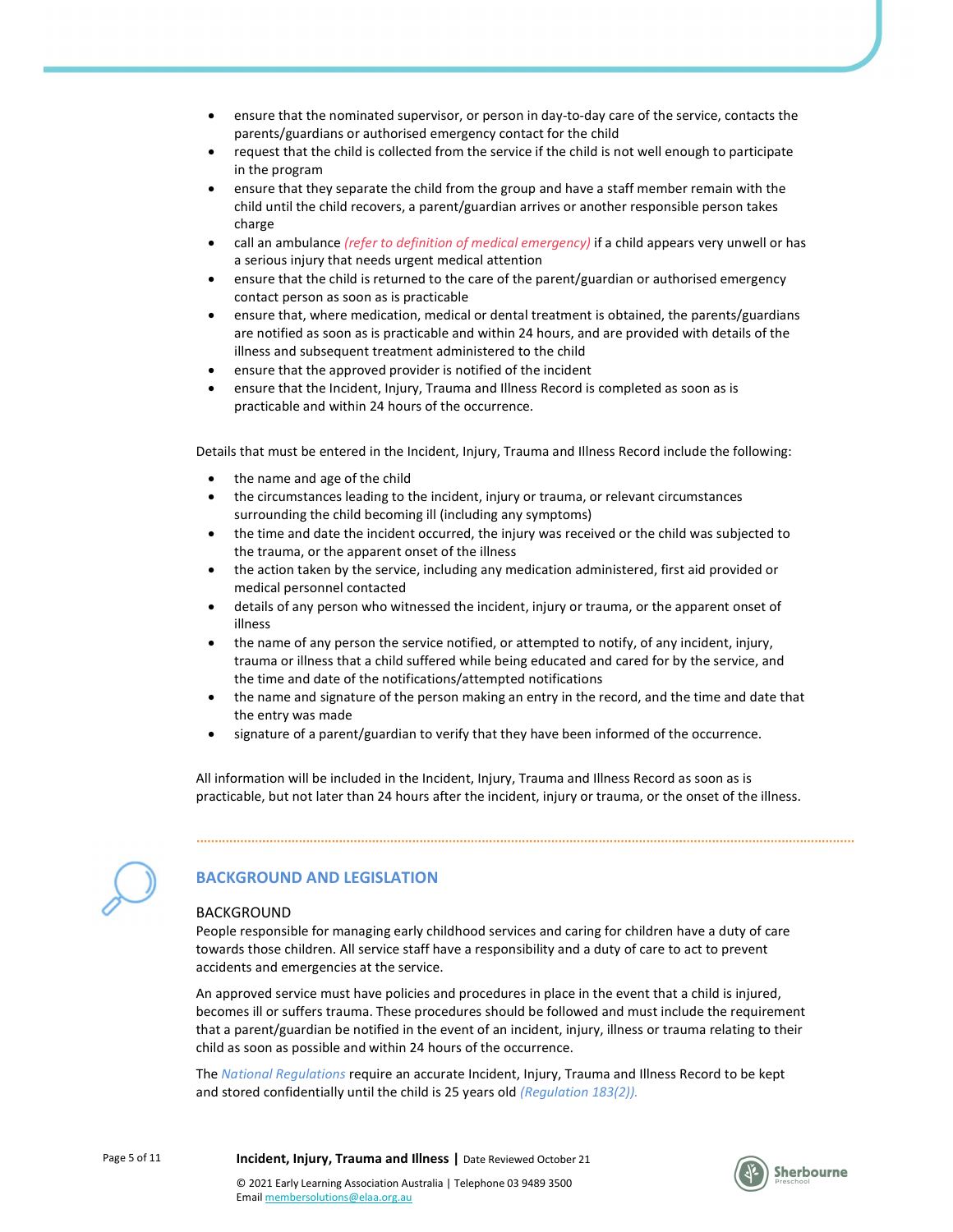Under the national legislation, each service must ensure that an entry is recorded in the Incident, Injury, Trauma and Illness Record for the following occurrences:

- an incident in relation to a child, an injury received by a child or trauma to which a child has been subjected
- an illness that becomes apparent.

Medical emergencies may include serious health issues such as asthma, anaphylaxis, diabetes, fractures, choking and seizures. Such emergencies generally involve only one child, however they can affect everyone in the children's service. In some cases it will be appropriate to refer to specific policies for guidance, such as the Dealing with Medical Conditions Policy, Asthma Policy, Anaphylaxis Policy, Diabetes Policy and Epilepsy Policy.

#### LEGISLATION AND STANDARDS

Relevant legislation and standards include but are not limited to:

- Australian Standards AS3745–2010, Planning for Emergencies in Facilities
- Education and Care Services National Law Act 2010: Section 174(2)
- Education and Care Services National Regulations 2011: Regulations 77, 85–87, 103, 177, 183
- Public Health and Wellbeing Act 2008 (Vic)
- Public Health and Wellbeing Regulations 2019 (Vic)
- Occupational Health and Safety Act 2004 (Vic)
- Occupational Health and Safety Regulations 2017
- WorkSafe Victoria Compliance Code: First aid in the workplace (2008)
- National Quality Standard, Quality Area 2: Children's Health and Safety
- National Quality Standard, Quality Area 3: Physical Environment
- National Quality Standard, Quality Area 7: Governance and Leadership
- Therapeutic Goods Act 1989 (Cth)

The most current amendments to listed legislation can be found at:

- Victorian Legislation Victorian Law Today: www.legislation.vic.gov.au
- Commonwealth Legislation Federal Register of Legislation: www.legislation.gov.au



## **DEFINITIONS**

The terms defined in this section relate specifically to this policy. For regularly used terms e.g. Approved Provider, Nominated Supervisor, Notifiable Complaints, Serious Incidents, Duty of Care, etc. refer to the Definitions file of the PolicyWorks catalogue.

Emergency services: Includes ambulance, fire brigade, police and state emergency services.

First aid: The provision of initial care in response to an illness or injury. It generally consists of a series of techniques to preserve life, protect a person (particularly if unconscious), prevent a condition worsening and promote recovery. First aid training should be delivered by approved first aid providers, and a list of these is published on the ACECQA website: www.acecqa.gov.au

Hazard: A source or situation with a potential for harm in terms of human injury or ill health, damage to property, damage to the environment or a combination of these.

Illness: Any sickness and/or associated symptoms that affect the child's normal participation in the program at the service.

Page 6 of 11 **Incident, Injury, Trauma and Illness** | Date Reviewed October 21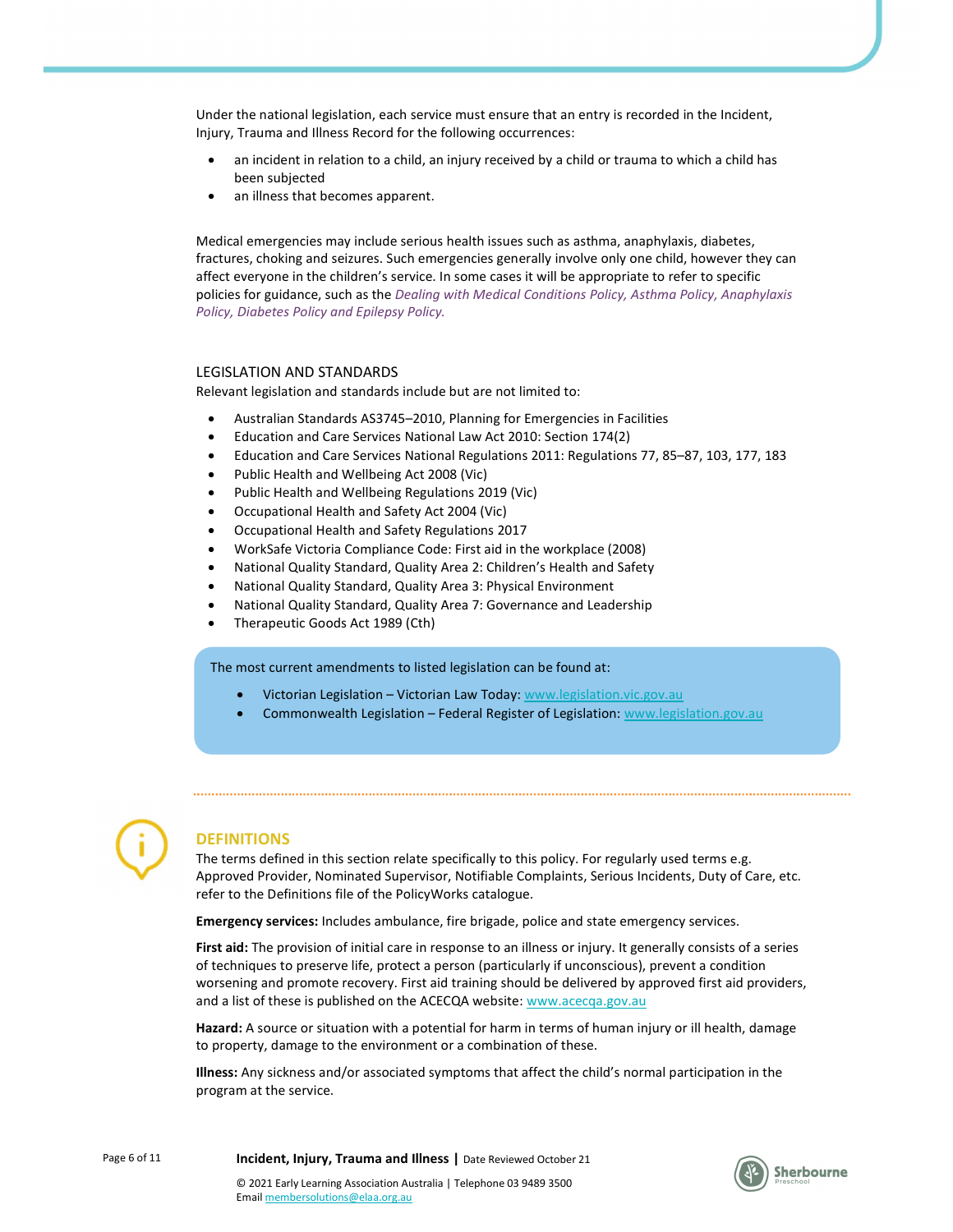Incident: Any unplanned event resulting in or having potential for injury, ill health, damage or other loss.

Incident, Injury, Trauma and Illness Record: Contains details of any incident, injury, trauma or illness that occurs while the child is being educated and cared for by the service. The Approved Provider must ensure an Injury, Trauma and Illness Record is kept in accordance with Regulation 87 of the Education and Care Services National Regulations 2011 and kept for the period of time specified in Regulation 183. A sample is available on the ACECQA website: www.acecqa.gov.au (search 'Sample forms and templates').

Injury: Any physical damage to the body caused by violence or an incident.

**Medication:** Any substance, as defined in the *Therapeutic Goods Act 1989 (Cth)*, that is administered for the treatment of an illness or medical condition.

Medical management plan: A document that has been prepared and signed by a doctor that describes symptoms, causes, clear instructions on action and treatment for the child's specific medical condition, and includes the child's name and a photograph of the child. An example of this is the Australasian Society of Clinical Immunology and Allergy (ASCIA) action plan for anaphylaxis.

Medical attention: Includes a visit to a registered medical practitioner or attendance at a hospital.

Medical emergency: An injury or illness that is acute and poses an immediate risk to a person's life or long-term health.

Minor incident: An incident that results in an injury that is small and does not require medical attention.

Trauma: An emotional wound or shock that often has long-lasting effects or any physical damage to the body caused by violence or an incident.



## SOURCES AND RELATED POLICIES

#### **SOURCES**

- ACECQA sample forms and templates: www.acecqa.gov.au
- Building Code of Australia: www.abcb.gov.au
- Staying Healthy: Preventing infectious diseases in early childhood education and care services (5th edition, 2013) National Health and Medical Research Council: www.nhmrc.gov.au
- VMIA Insurance Guide, Community Service Organisations program: www.vmia.vic.gov.au
- WorkSafe Victoria: Guide to Incident Notification: www.worksafe.vic.gov.au
- WorkSafe Victoria: Online notification forms: www.worksafe.vic.gov.au

#### RELATED POLICIES

- Administration of First Aid
- Administration of Medication
- Anaphylaxis
- Asthma
- Child Safe Environment
- Dealing with Infectious Diseases
- Dealing with Medical Conditions
- Delivery & Collection of Children
- Diabetes
- Emergency and Evacuation
- Epilepsy
- Excursions and Service Events
- Hygiene
- Occupational Health and Safety
- Privacy and Confidentiality
- Road Safety and Safe Transport

Page 7 of 11 **Incident, Injury, Trauma and Illness** | Date Reviewed October 21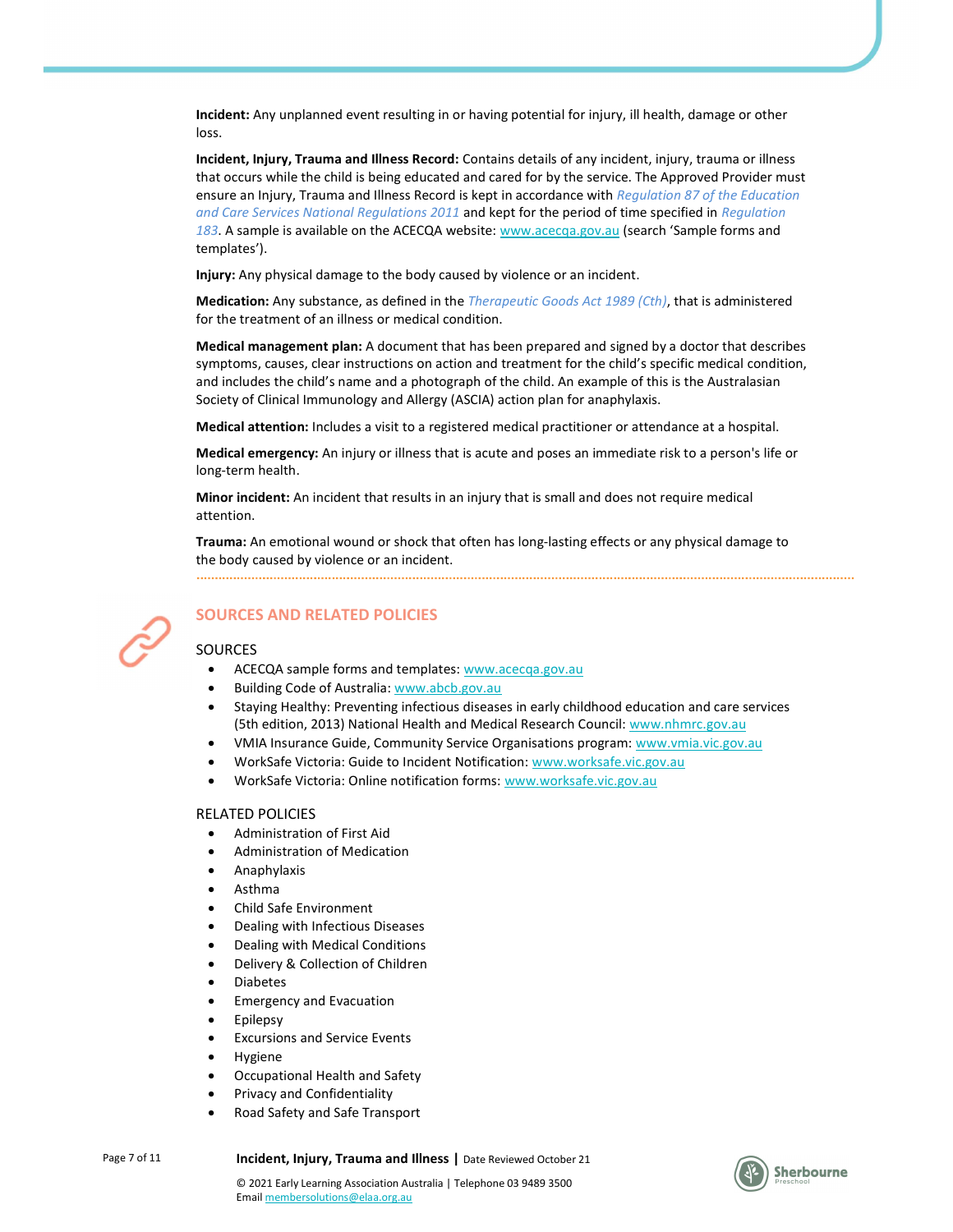

# EVALUATION

In order to assess whether the values and purposes of the policy have been achieved, the approved provider will:

- regularly seek feedback from everyone affected by the policy regarding its effectiveness
- monitor the implementation, compliance, complaints and incidents in relation to this policy
- review and analyse information gathered from the Incident, Injury, Trauma and Illness Record and staff first aid records regarding incidents at the service
- keep the policy up to date with current legislation, research, policy and best practice
- revise the policy and procedures as part of the service's policy review cycle, or as required
- notify all stakeholders affected by this policy at least 14 days before making any significant changes to this policy or its procedures, unless a lesser period is necessary due to risk (Regulation 172 (2)).



## ATTACHMENTS

...................................

Attachment 1: Sample hazard identification checklist



## AUTHORISATION

This policy was adopted by the approved provider of Sherbourne Preschool on 14/09/21. REVIEW DATE: SEPTEMBER/2024



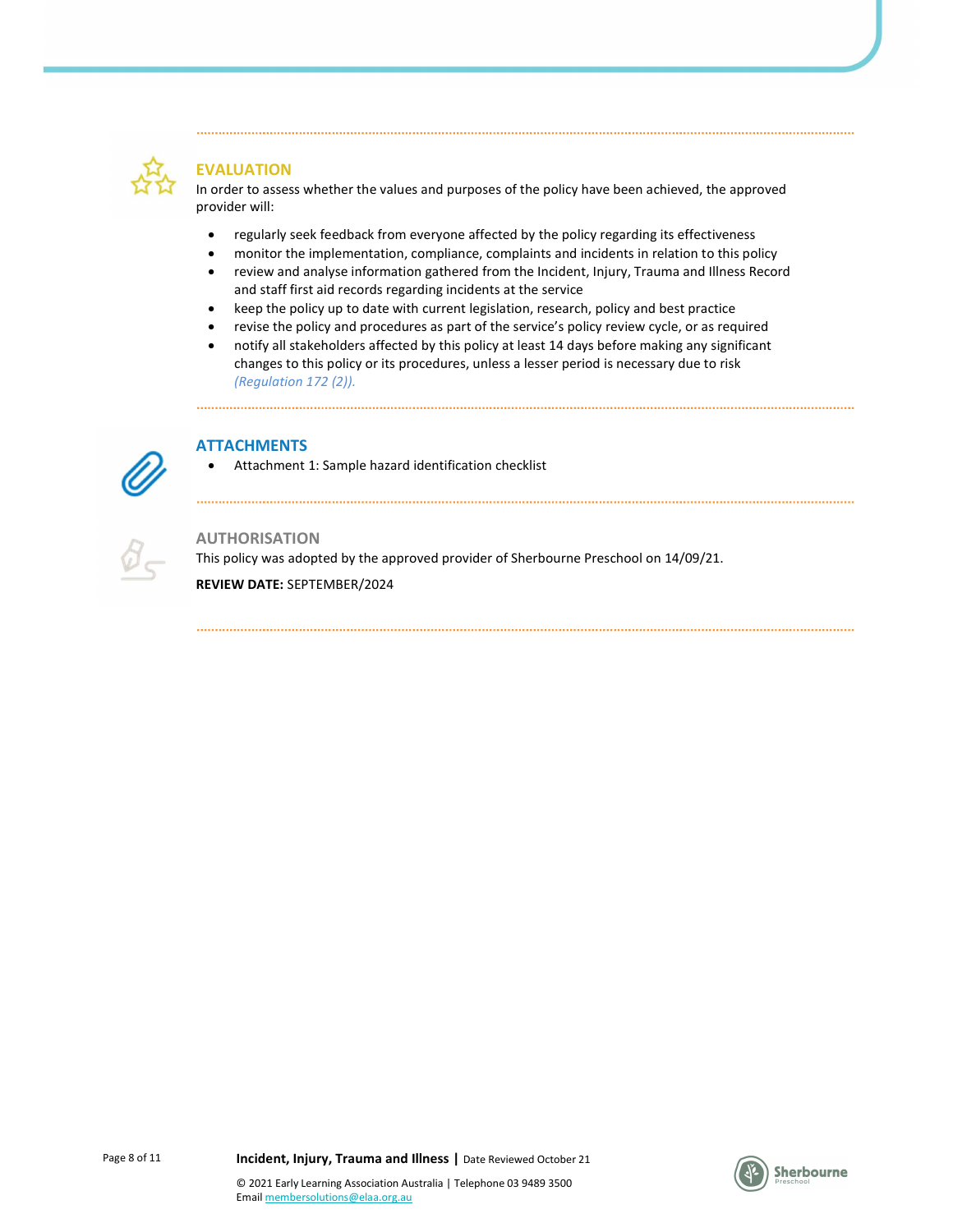## ATTACHMENT 1. SAMPLE HAZARD IDENTIFICATION CHECKLIST

| Service:      |  |
|---------------|--|
| Date:         |  |
| Inspected by: |  |

| <b>Hazard</b>                                                                        | Yes | <b>No</b> | <b>Comments</b> |
|--------------------------------------------------------------------------------------|-----|-----------|-----------------|
| 1. Floors                                                                            |     |           |                 |
| Surface is even and in good repair                                                   |     |           |                 |
| Surface is free from tripping and slipping hazards<br>(e.g. oil, water, sand)        |     |           |                 |
| Surface is safe (e.g. not likely to become<br>excessively slippery when wet)         |     |           |                 |
| 2. Kitchen and work benches                                                          |     |           |                 |
| Work bench space is adequate and at comfortable<br>working height                    |     |           |                 |
| Kitchen and work bench space is clean and free of<br>clutter                         |     |           |                 |
| Equipment not in use is properly stored                                              |     |           |                 |
| Lighting is satisfactory                                                             |     |           |                 |
| A door or gate restricts child access to the kitchen                                 |     |           |                 |
| Ventilation fan is in good working order                                             |     |           |                 |
| Kitchen appliances are clean and in good working<br>order                            |     |           |                 |
| 3. Emergency evacuation                                                              |     |           |                 |
| Staff have knowledge of fire drills and emergency<br>evacuation procedures           |     |           |                 |
| Fire drill instructions are displayed prominently in<br>the service                  |     |           |                 |
| Regular fire drills are conducted                                                    |     |           |                 |
| Extinguishers are in place, recently serviced and<br>clearly marked for type of fire |     |           |                 |
| Exit signs are posted and clear of obstructions                                      |     |           |                 |
| Exit doors are easily opened from inside                                             |     |           |                 |
| 4. Security and lighting                                                             |     |           |                 |
| Security lighting is installed in the building and car<br>park                       |     |           |                 |
| There is good natural lighting                                                       |     |           |                 |
| There is no direct or reflected glare                                                |     |           |                 |
| Light fittings are clean and in good repair                                          |     |           |                 |

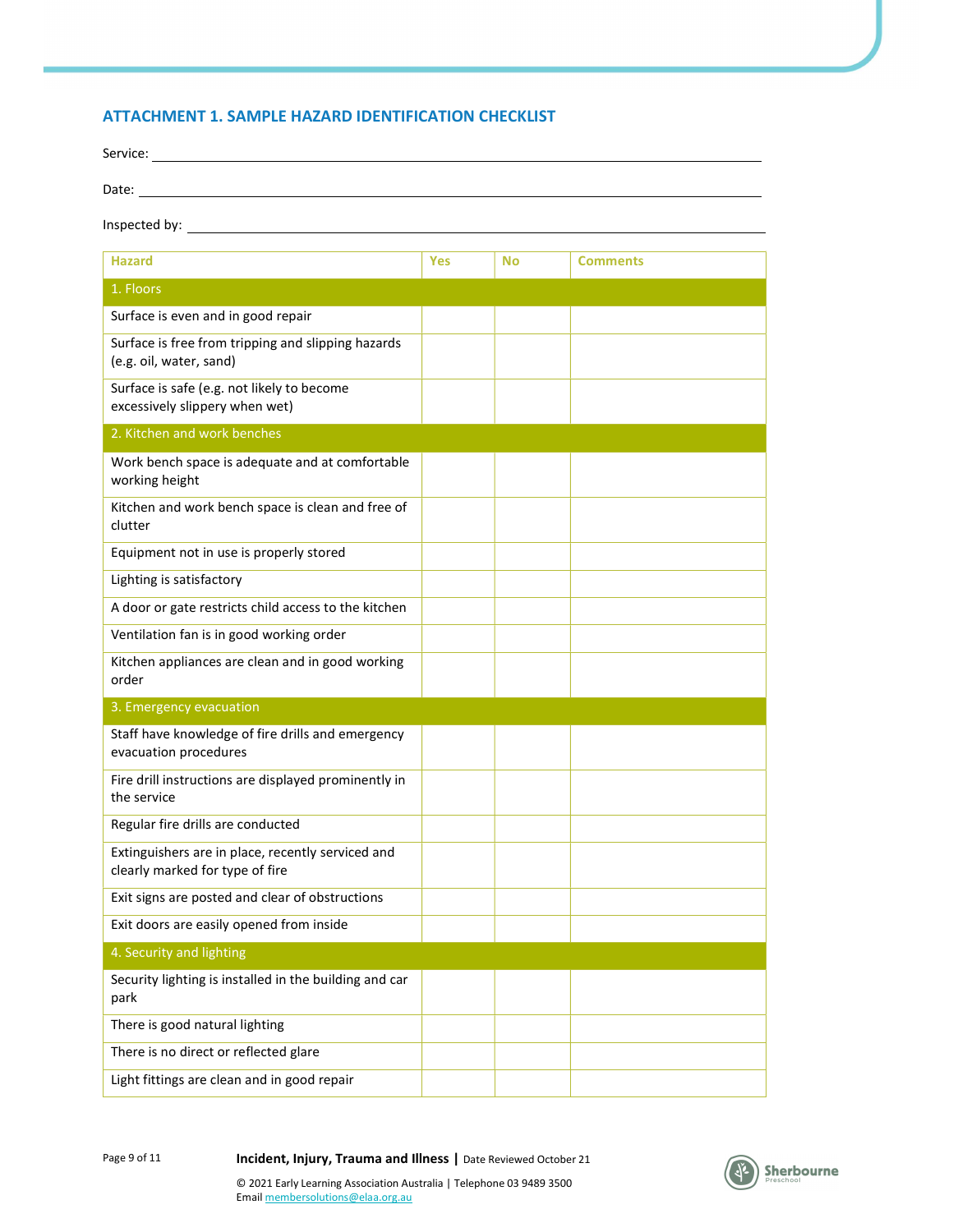| Emergency lighting is readily available and<br>operable (e.g. torch)                                         |  |  |
|--------------------------------------------------------------------------------------------------------------|--|--|
| 5. Windows                                                                                                   |  |  |
| Windows are clean, admitting plenty of daylight                                                              |  |  |
| Windows have no broken panes                                                                                 |  |  |
| 6. Steps and landings                                                                                        |  |  |
| All surfaces are safe                                                                                        |  |  |
| There is adequate protective railing which is in<br>good condition                                           |  |  |
| 7. Ladders and steps                                                                                         |  |  |
| Ladders and steps are stored in a proper place                                                               |  |  |
| Ladders and steps are free of defects (e.g. broken<br>or missing rungs etc.)                                 |  |  |
| They conform to Australian Standards                                                                         |  |  |
| They are used appropriately to access equipment<br>stored above shoulder height                              |  |  |
| 8. Chemicals and hazardous substances                                                                        |  |  |
| All chemicals are clearly labelled                                                                           |  |  |
| All chemicals are stored in locked cupboard                                                                  |  |  |
| Material Safety Data Sheets (MSDS) are provided<br>for all hazardous substances                              |  |  |
| 9. Storage (internal and external)                                                                           |  |  |
| Storage is designed to minimise lifting problems                                                             |  |  |
| Materials are stored securely                                                                                |  |  |
| Shelves are free of dust and rubbish                                                                         |  |  |
| Floors are clear of rubbish or obstacles                                                                     |  |  |
| Dangerous material or equipment is stored out of<br>reach of children                                        |  |  |
| 10. Manual handling and ergonomics                                                                           |  |  |
| Trolleys or other devices are used to move heavy<br>objects                                                  |  |  |
| Heavy equipment (such as planks and trestles) is<br>stored in a way that enables it to be lifted safely      |  |  |
| Adult-sized chairs are provided and used for staff<br>(to avoid sitting on children's chairs)                |  |  |
| Workstations are set up with the chair at the<br>correct height                                              |  |  |
| Workstations are set up with phone, mouse and<br>documents within easy reach and screen adjusted<br>properly |  |  |